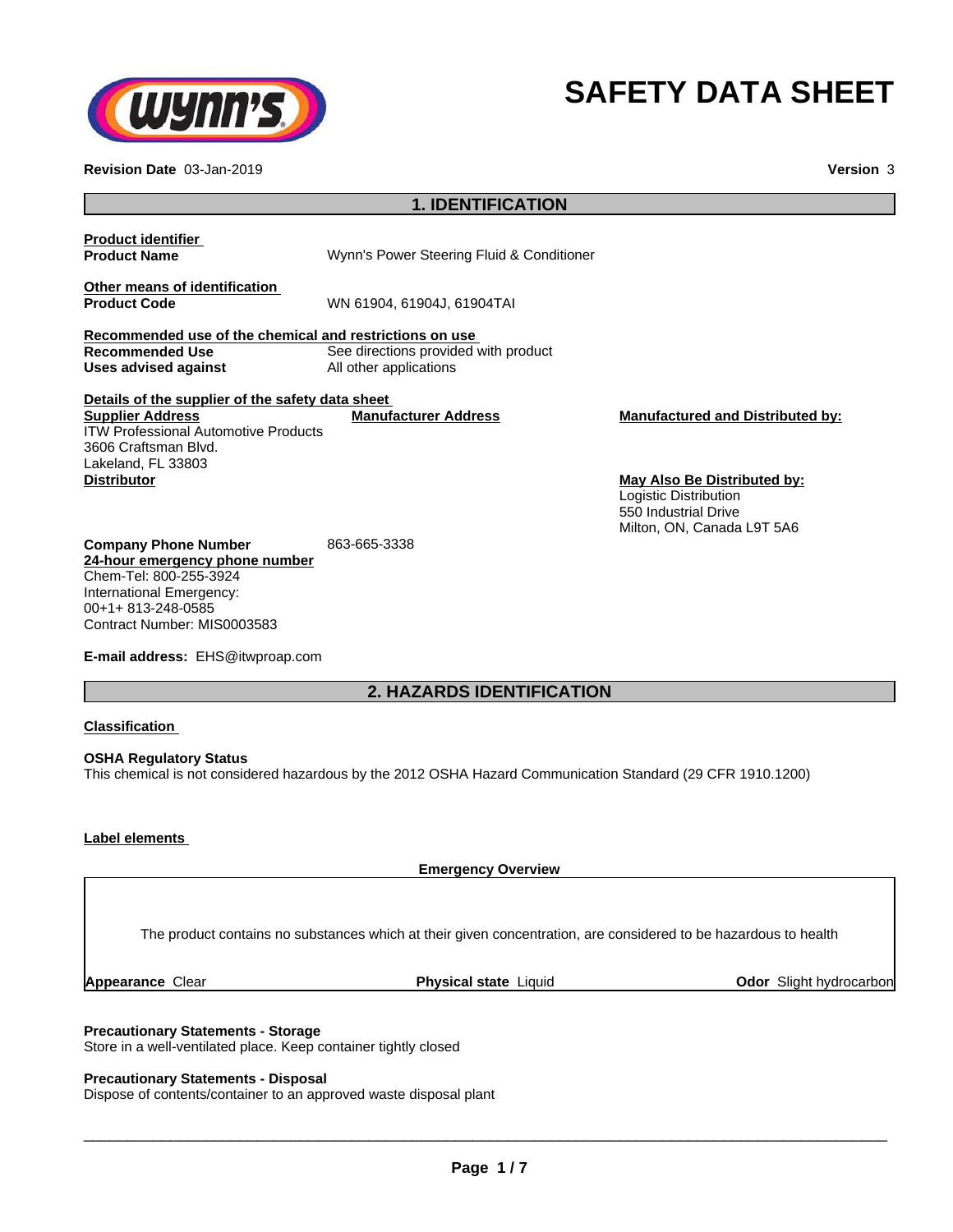#### **Hazards not otherwise classified (HNOC)** Not applicable

#### **Other Information**

- Not applicable

Unknown acute toxicity 3.9425 % of the mixture consists of ingredient(s) of unknown toxicity

# **3. COMPOSITION/INFORMATION ON INGREDIENTS**

# **4. FIRST AID MEASURES**

#### **Description of first aid measures**

| <b>General advice</b>                                                    | Get medical advice/attention if you feel unwell.                                                                                                                                                 |
|--------------------------------------------------------------------------|--------------------------------------------------------------------------------------------------------------------------------------------------------------------------------------------------|
| Eye contact                                                              | IF IN EYES: Rinse cautiously with water for several minutes. Remove contact lenses, if<br>present and easy to do. Continue rinsing. If eye irritation persists: Get medical<br>advice/attention. |
| <b>Skin contact</b>                                                      | IF ON SKIN:. Wash skin with soap and water. If skin irritation persists, call a physician.<br>Take off contaminated clothing and wash before reuse.                                              |
| <b>Inhalation</b>                                                        | IF INHALED: Remove victim to fresh air and keep at rest in a position comfortable for<br>breathing. If symptoms persist, call a physician.                                                       |
| Ingestion                                                                | IF SWALLOWED:. Do NOT induce vomiting. Never give anything by mouth to an<br>unconscious person. Call a physician.                                                                               |
| Self-protection of the first aider                                       | Ensure that medical personnel are aware of the material(s) involved and take precautions to<br>protect themselves.                                                                               |
| Most important symptoms and effects, both acute and delayed              |                                                                                                                                                                                                  |
| <b>Symptoms</b>                                                          | See section 2 for more information.                                                                                                                                                              |
|                                                                          | Indication of any immediate medical attention and special treatment needed                                                                                                                       |
| Note to physicians                                                       | Treat symptomatically.                                                                                                                                                                           |
|                                                                          | <b>5. FIRE-FIGHTING MEASURES</b>                                                                                                                                                                 |
| Suitable extinguishing media<br>Carbon dioxide (CO2), Dry chemical, Foam |                                                                                                                                                                                                  |
| Unsuitable extinguishing media<br>None                                   |                                                                                                                                                                                                  |
| Specific hazards arising from the chemical<br>None in particular.        |                                                                                                                                                                                                  |
| <b>Explosion data</b>                                                    |                                                                                                                                                                                                  |

# **Sensitivity to Static Discharge**

**Sensitivity to Mechanical Impact** None.

**Protective equipment and precautions for firefighters** As in any fire, wear self-contained breathing apparatus pressure-demand, MSHA/NIOSH (approved or equivalent) and full protective gear.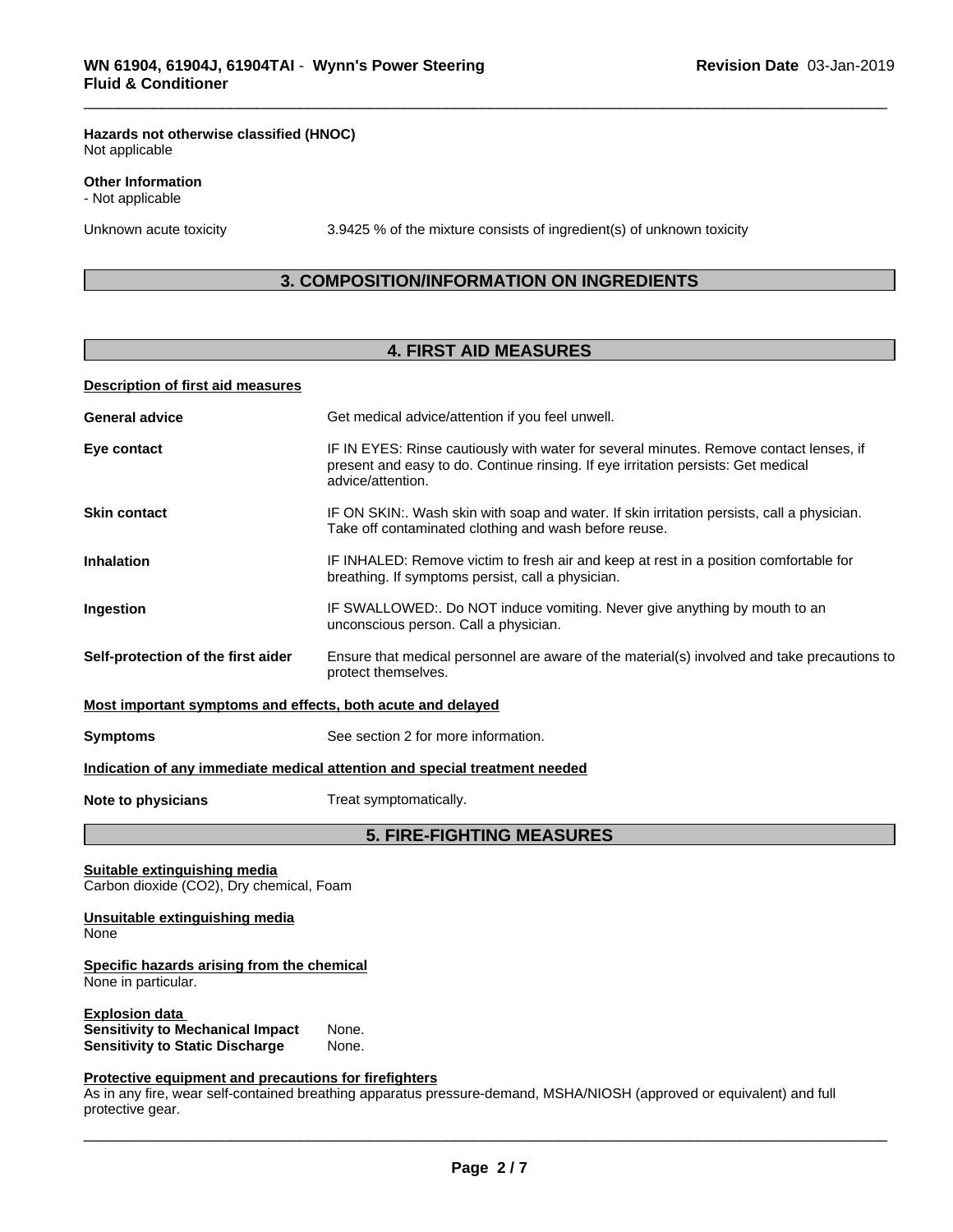# **6. ACCIDENTAL RELEASE MEASURES**

#### **Personal precautions, protective equipment and emergency procedures**

| <b>7. HANDLING AND STORAGE</b>                       |                                                                                                                                                                                                                                                            |  |
|------------------------------------------------------|------------------------------------------------------------------------------------------------------------------------------------------------------------------------------------------------------------------------------------------------------------|--|
| Prevention of secondary hazards                      | Clean contaminated objects and areas thoroughly observing environmental regulations.                                                                                                                                                                       |  |
| Methods for cleaning up                              | Use personal protective equipment as required. Dam up. Cover liquid spill with sand, earth<br>or other non-combustible absorbent material. Take up mechanically, placing in appropriate<br>containers for disposal. Clean contaminated surface thoroughly. |  |
| <b>Methods for containment</b>                       | Prevent further leakage or spillage if safe to do so.                                                                                                                                                                                                      |  |
| Methods and material for containment and cleaning up |                                                                                                                                                                                                                                                            |  |
| <b>Environmental precautions</b>                     | See section 12 for additional ecological information.                                                                                                                                                                                                      |  |
| <b>Environmental precautions</b>                     |                                                                                                                                                                                                                                                            |  |
| <b>Personal precautions</b>                          | Ensure adequate ventilation, especially in confined areas. Avoid contact with eyes and skin.<br>Use personal protective equipment as required.                                                                                                             |  |
|                                                      |                                                                                                                                                                                                                                                            |  |

#### **Precautions for safe handling**

**Advice on safe handling** Handle in accordance with good industrial hygiene and safety practice. Avoid breathing vapors or mists. Avoid contact with skin, eyes or clothing. Wash thoroughly after handling. Wash contaminated clothing before reuse. Use personal protective equipment as required.

#### **Conditions for safe storage, including any incompatibilities**

**Storage Conditions** Keep containers tightly closed in a dry, cool and well-ventilated place.

**Incompatible materials** Strong oxidizing agents

# **8. EXPOSURE CONTROLS/PERSONAL PROTECTION**

#### **Control parameters**

#### **Exposure Guidelines** .

*NIOSH IDLH Immediately Dangerous to Life or Health*

**Other Information** Vacated limits revoked by the Court of Appeals decision in AFL-CIO v.OSHA, 965 F.2d 962 (11th Cir., 1992).

#### **Appropriate engineering controls**

| <b>Engineering Controls</b> | Showers             |  |
|-----------------------------|---------------------|--|
|                             | Eyewash stations    |  |
|                             | Ventilation systems |  |

### **Individual protection measures, such as personal protective equipment**

| Eye/face protection           | Wear safety glasses with side shields (or goggles).                                                      |
|-------------------------------|----------------------------------------------------------------------------------------------------------|
| Skin and body protection      | Wear protective natural rubber, nitrile rubber, Neoprene™ or PVC gloves.                                 |
| <b>Respiratory protection</b> | Use NIOSH-approved air-purifying respirator with organic vapor cartridge or canister, as<br>appropriate. |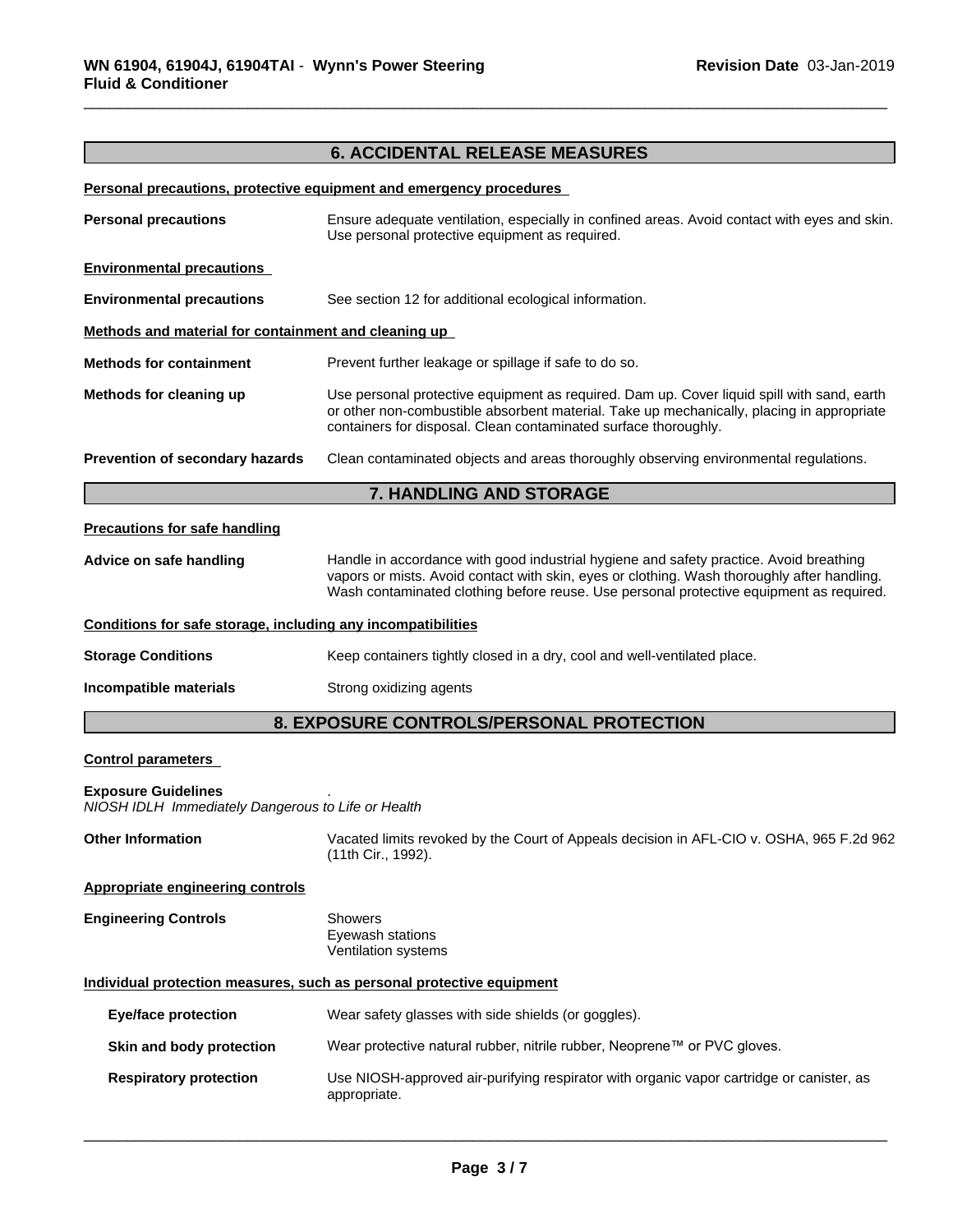**General Hygiene Considerations** Handle in accordance with good industrial hygiene and safety practice. Regular cleaning of equipment, work area and clothing is recommended.

# 9. PHYSICAL AND CHEMICAL PROPERTIES

| 9.1. Information on basic physical and chemical properties |                          |                  |
|------------------------------------------------------------|--------------------------|------------------|
| <b>Physical state</b>                                      | Liquid                   |                  |
| Appearance                                                 | Clear                    |                  |
| Odor                                                       | Slight hydrocarbon       |                  |
| Color                                                      | light yellow             |                  |
| <b>Odor threshold</b>                                      | No information available |                  |
| <b>Property</b>                                            | <b>Values</b>            | Remarks • Method |
| рH                                                         | No information available |                  |
| Melting point / freezing point                             | No information available |                  |
| Boiling point / boiling range                              | > 35 °C / > 95 °F        |                  |
| <b>Flash point</b>                                         | > 121 °C / > 250 °F      |                  |
| <b>Evaporation rate</b>                                    | No information available |                  |
| Flammability (solid, gas)                                  | No information available |                  |
| <b>Flammability Limit in Air</b>                           |                          |                  |
| <b>Upper flammability limit:</b>                           | No information available |                  |
| Lower flammability limit:                                  | No information available |                  |
| Vapor pressure                                             | No information available |                  |
| <b>Vapor density</b>                                       | No information available |                  |
| <b>Relative density</b>                                    | 0.86                     |                  |
| <b>Water solubility</b>                                    | Insoluble in water       |                  |
| Solubility(ies)                                            | No information available |                  |
| <b>Partition coefficient</b>                               | No information available |                  |
| <b>Autoignition temperature</b>                            | No information available |                  |
| <b>Decomposition temperature</b>                           | No information available |                  |
| <b>Kinematic viscosity</b>                                 | $40.1$ mm $2/s$          |                  |
| <b>Dynamic viscosity</b>                                   | No information available |                  |
| <b>Explosive properties</b>                                | No information available |                  |
| <b>Oxidizing properties</b>                                | No information available |                  |
| <b>Other Information</b>                                   |                          |                  |
| <b>Softening point</b>                                     | No information available |                  |
| Molecular weight                                           | No information available |                  |
| <b>VOC Content (%)</b>                                     | 0.095                    |                  |
| <b>Density</b>                                             | No information available |                  |
| <b>Bulk density</b>                                        | No information available |                  |
|                                                            |                          |                  |

# **10. STABILITY AND REACTIVITY**

#### **Reactivity**

No information available

#### **Chemical stability**

Stable under normal conditions

# **Possibility of Hazardous Reactions**

None under normal processing.

#### **Conditions to avoid** Excessive heat.

**Incompatible materials** Strong oxidizing agents

**Hazardous Decomposition Products** Carbon oxides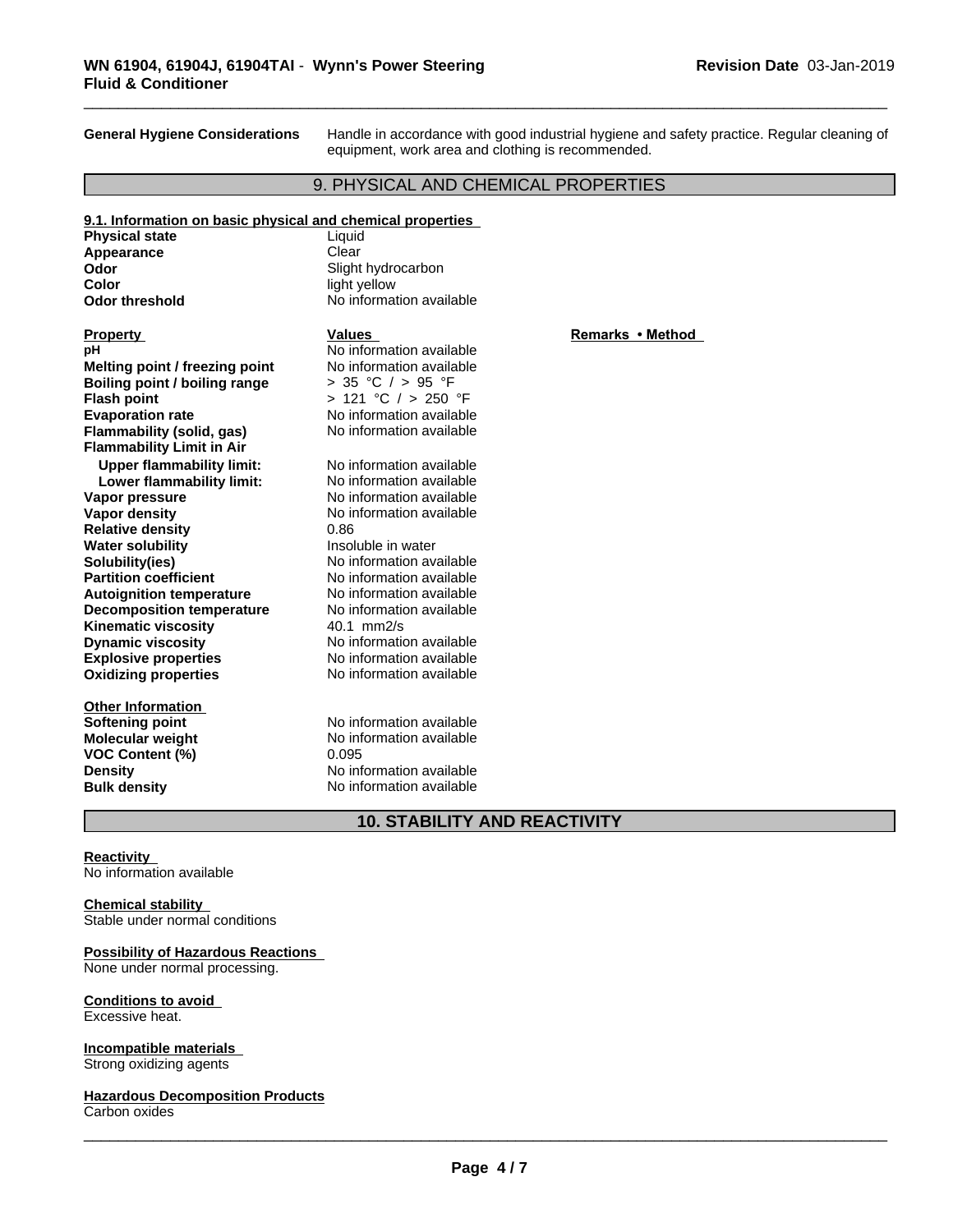# **11. TOXICOLOGICAL INFORMATION**

#### **Information on likely routes of exposure**

| <b>Inhalation</b>                                                                                                                                                                                                                                                                                                                                                                                                                                                                                                                                                                                                                         | May cause irritation of respiratory tract.                                                  |
|-------------------------------------------------------------------------------------------------------------------------------------------------------------------------------------------------------------------------------------------------------------------------------------------------------------------------------------------------------------------------------------------------------------------------------------------------------------------------------------------------------------------------------------------------------------------------------------------------------------------------------------------|---------------------------------------------------------------------------------------------|
| Eye contact                                                                                                                                                                                                                                                                                                                                                                                                                                                                                                                                                                                                                               | Contact with eyes may cause irritation. May cause redness and tearing of the eyes.          |
| <b>Skin contact</b>                                                                                                                                                                                                                                                                                                                                                                                                                                                                                                                                                                                                                       | May cause skin irritation and/or dermatitis.                                                |
| Ingestion                                                                                                                                                                                                                                                                                                                                                                                                                                                                                                                                                                                                                                 | Ingestion may cause irritation to mucous membranes.                                         |
| Information on toxicological effects                                                                                                                                                                                                                                                                                                                                                                                                                                                                                                                                                                                                      |                                                                                             |
| <b>Symptoms</b>                                                                                                                                                                                                                                                                                                                                                                                                                                                                                                                                                                                                                           | No information available.                                                                   |
|                                                                                                                                                                                                                                                                                                                                                                                                                                                                                                                                                                                                                                           | Delayed and immediate effects as well as chronic effects from short and long-term exposure  |
| No information available.<br>Sensitization<br>No information available.<br>Germ cell mutagenicity<br><b>Carcinogenicity</b><br>The table below indicates whether each agency has listed any ingredient as a carcinogen.<br>ACGIH (American Conference of Governmental Industrial Hygienists)<br>A2 - Suspected Human Carcinogen<br>IARC (International Agency for Research on Cancer)<br>Group 1 - Carcinogenic to Humans<br>Not classifiable as a human carcinogen<br>NTP (National Toxicology Program)<br>Known - Known Carcinogen<br>OSHA (Occupational Safety and Health Administration of the US Department of Labor)<br>X - Present |                                                                                             |
| <b>ATEmix (oral)</b>                                                                                                                                                                                                                                                                                                                                                                                                                                                                                                                                                                                                                      | The following values are calculated based on chapter 3.1 of the GHS document.<br>6729 mg/kg |

| $A$ $L$ $III$ $A$ $V$ $a$ $I$ |  |
|-------------------------------|--|
| ATEmix (dermal)               |  |

**ATEmix (dermal)**6294 mg/kg

# **12. ECOLOGICAL INFORMATION**

#### **Ecotoxicity**

7.275 % of the mixture consists of component(s) of unknown hazards to the aquatic environment

#### **Persistence and degradability**

No information available.

# **Bioaccumulation**

No information available.

#### **Mobility**

No information available.

# **Other adverse effects**

No information available

# **13. DISPOSAL CONSIDERATIONS**

#### **Waste treatment methods**

**Disposal of wastes** Disposal should be in accordance with applicable regional, national and local laws and regulations.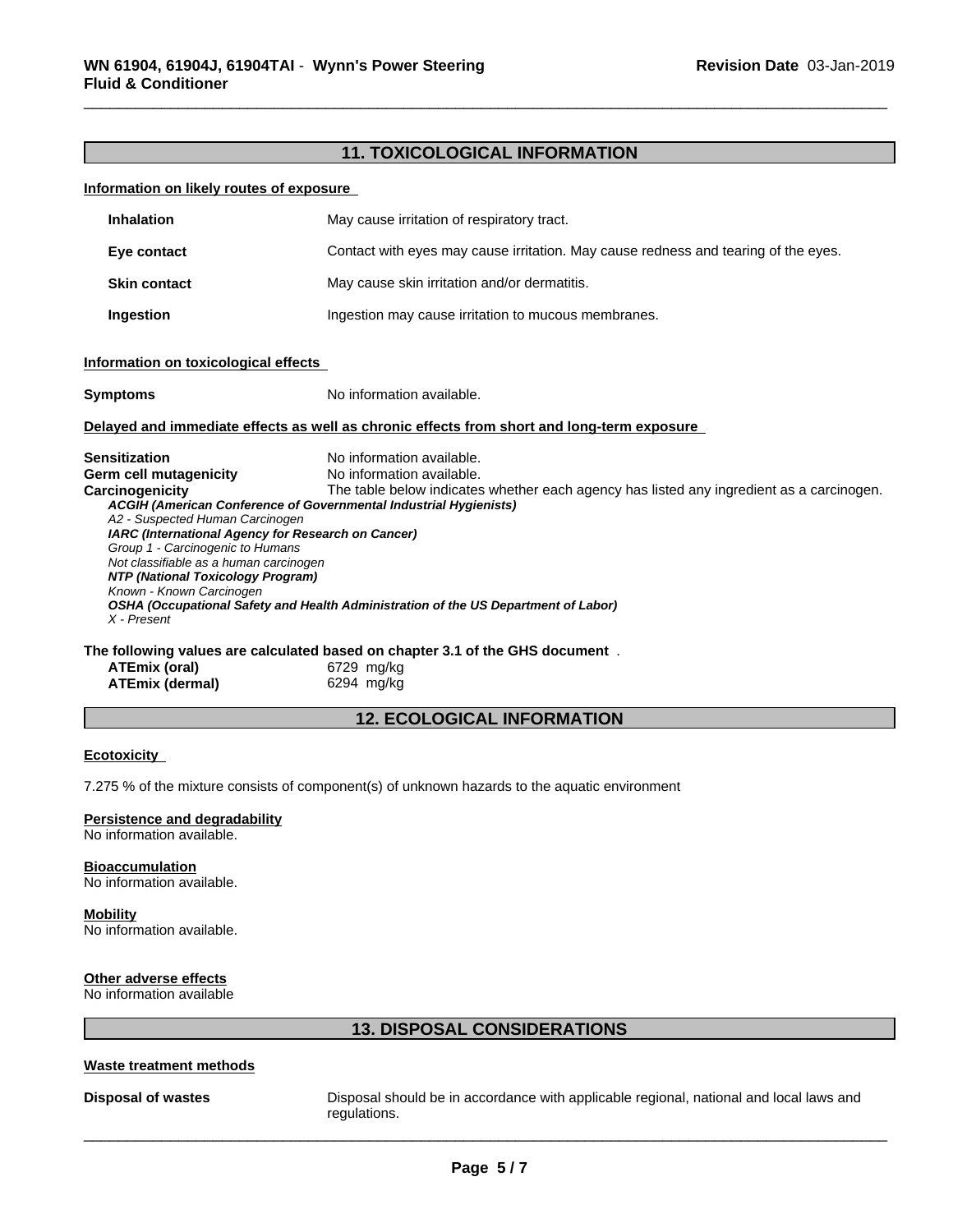| <b>Contaminated packaging</b> | Do not reuse container. |
|-------------------------------|-------------------------|
| <b>US EPA Waste Number</b>    | U220                    |

This product contains one or more substances that are listed with the State of California as a hazardous waste.

# **14. TRANSPORT INFORMATION**

# **Note:**

| DOT<br>Proper shipping name:         | Not regulated |
|--------------------------------------|---------------|
| <b>IATA</b><br>Proper shipping name: | Not regulated |
| <b>IMDG</b><br>Proper shipping name: | Not regulated |

| <b>15. REGULATORY INFORMATION</b> |  |
|-----------------------------------|--|
|-----------------------------------|--|

| <b>International Inventories</b> |          |  |
|----------------------------------|----------|--|
| <b>TSCA</b>                      | Complies |  |
| <b>DSL/NDSL</b>                  | Complies |  |
| <b>EINECS/ELINCS</b>             | Complies |  |
| <b>ENCS</b>                      | Complies |  |
| <b>IECSC</b>                     | Complies |  |
| <b>KECL</b>                      | Complies |  |
| <b>PICCS</b>                     | Complies |  |
| <b>AICS</b>                      | Complies |  |

#### **Legend:**

**TSCA** - United States Toxic Substances Control Act Section 8(b) Inventory **DSL/NDSL** - Canadian Domestic Substances List/Non-Domestic Substances List **EINECS/ELINCS** - European Inventory of Existing Chemical Substances/European List of Notified Chemical Substances **ENCS** - Japan Existing and New Chemical Substances **IECSC** - China Inventory of Existing Chemical Substances **KECL** - Korean Existing and Evaluated Chemical Substances **PICCS** - Philippines Inventory of Chemicals and Chemical Substances

**AICS** - Australian Inventory of Chemical Substances

### **US Federal Regulations**

#### **SARA 313**

Section 313 of Title III of the Superfund Amendments and Reauthorization Act of 1986 (SARA). This product does not contain any chemicals which are subject to the reporting requirements of the Act and Title 40 of the Code of Federal Regulations, Part 372

| SARA 311/312 Hazard Categories    |    |  |
|-----------------------------------|----|--|
| Acute health hazard               | No |  |
| <b>Chronic Health Hazard</b>      | No |  |
| <b>Fire hazard</b>                | No |  |
| Sudden release of pressure hazard | No |  |
| <b>Reactive Hazard</b>            | N٥ |  |
|                                   |    |  |

#### **CWA** (Clean Water Act)

This product contains the following substances which are regulated pollutants pursuant to the Clean Water Act (40 CFR 122.21 and 40 CFR 122.42)